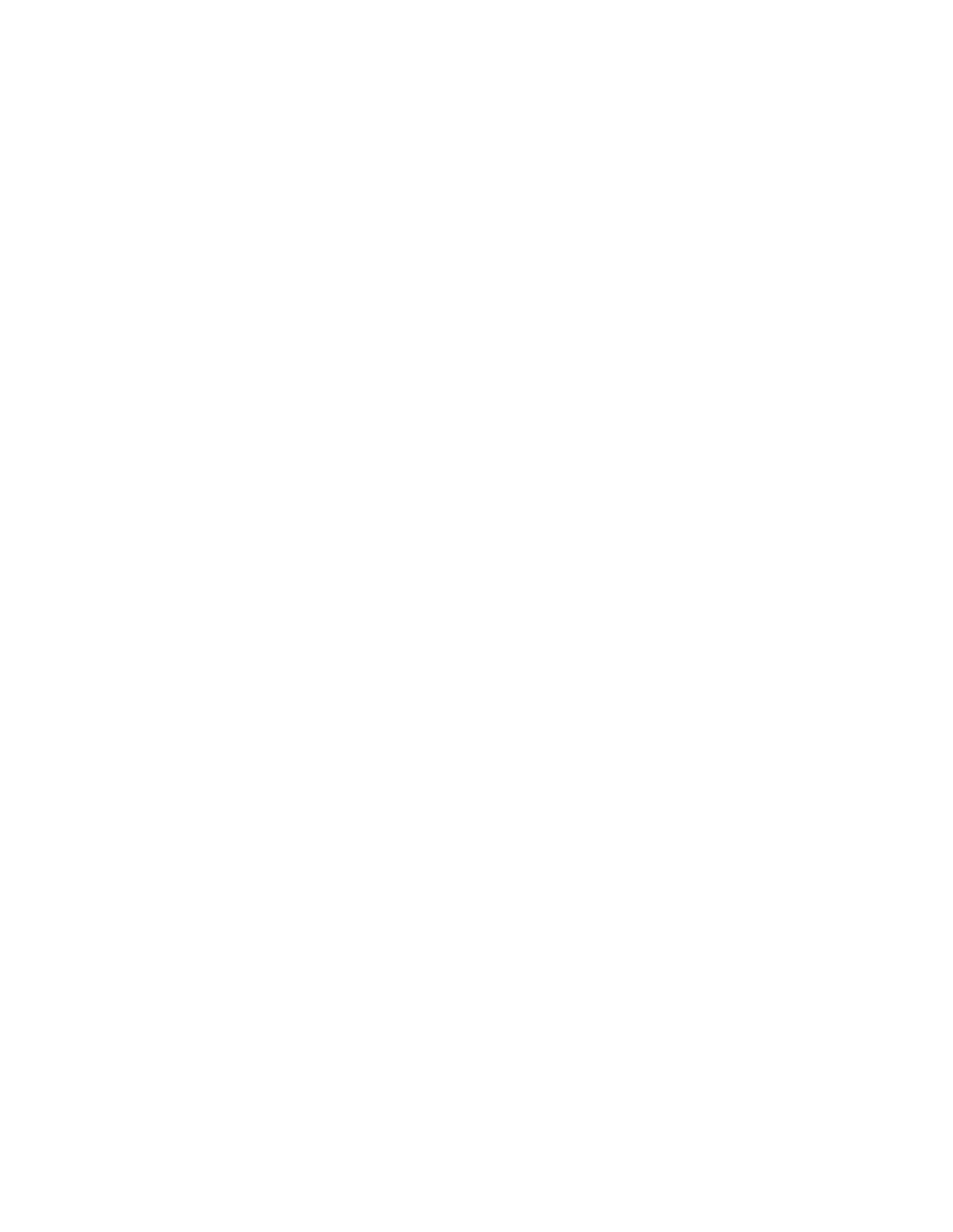# **Contents**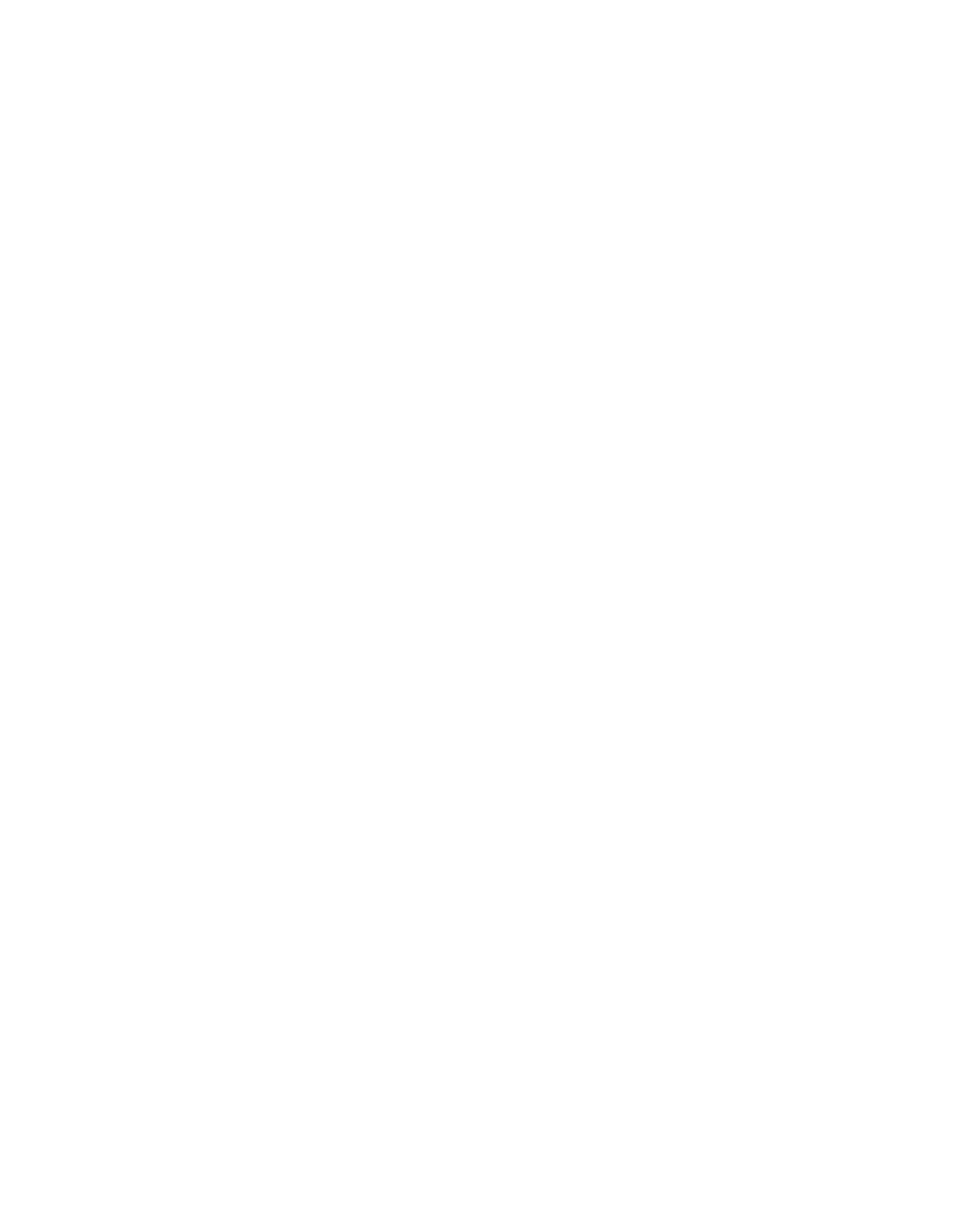# **Chapter 1: Introduction**

This manual contains information for operating the New Focus LB1005 High-Speed Servo Controller. The LB1005 is a high-performance, standalone instrument that provides the appropriate analog signal conditioning for achieving stable feedback control. The LB1005 is particularly suited for highbandwidth filtering required to stabilize the intensity and frequency of many laser systems. This chapter addresses pertinent safety issues and correct usage of this instrument, as well as defines all front and rear panel connections. Please carefully read this chapter before using the LB1005. Chapter 2 helps users immediately get started using the LB1005 in their application, while Chapter 3 has more complete details of the operation of the LB1005.

#### *Safety Considerations*

The LB1005 is a versatile instrument that can be used in a variety of feedback control applications. However**, the LB1005 is not intended for fail-safe operation in hazardous environments or life-threatening situations**. The user assumes full responsibility for correct and safe usage of the LB1005 in accordance with any applicable laws, codes, regulations, and standards pertaining to their specific application. Bookham is not liable for any consequential damage due to misapplication or failure of the LB1005.

#### *Table of Symbols*

| <b>Alternating current</b>       |
|----------------------------------|
| Caution – risk of electric shock |
| Caution – refer to manuals       |
| Fuse                             |
| On (AC voltage supply)           |
| Off (AC voltage supply)          |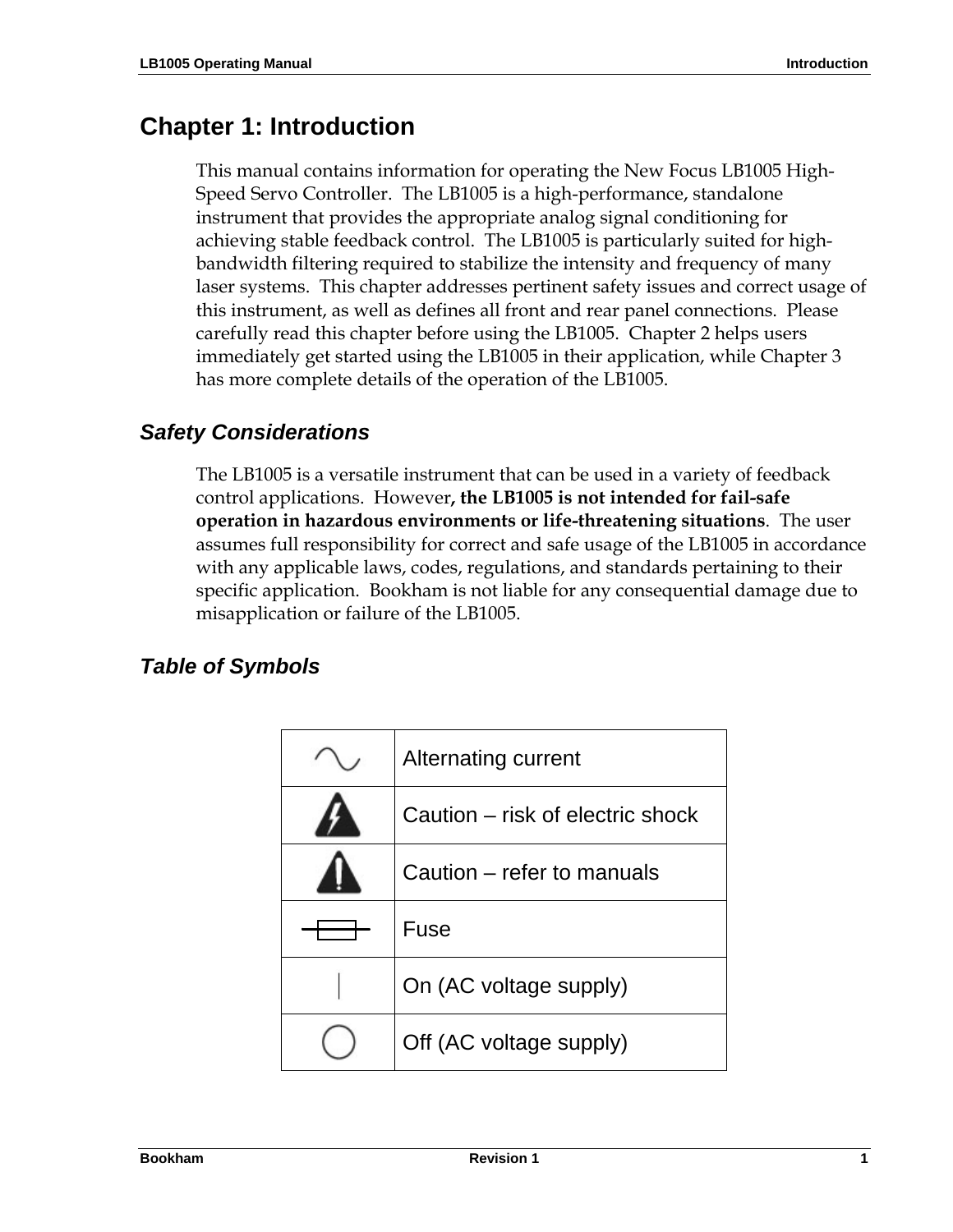#### *Parts List*

The LB1005 is shipped in a package designed to provide excellent protection. The shipping box should be saved for future transportation or storage needs. Carefully remove and inspect the following items that are contained in the shipping box:

- LB1005 Servo Controller
- LB1005 Operating Manual
- AC Power Cord

#### *Electrical Fuse & Voltage Selection*



The LB1005 is pre-configured at the factory to work with the AC mains voltages for your region. Before supplying electrical power to the LB1005, confirm that the power entry module located on the rear panel is installed with the proper fuses and set to the correct wallplug AC voltage. Use Table 1 to determine the appropriate fuse and voltage settings.

| <b>AC Mains*</b><br>V~ | <b>Tolerance</b><br>$V -$ | <b>Fuse Rating**</b> | <b>Module Voltage</b><br><b>Wheel Setting</b> |
|------------------------|---------------------------|----------------------|-----------------------------------------------|
| 100                    | $90 - 110$                | 250 V                | 100Vac                                        |
| 120                    | $108 - 132$               | $0.50A$ T            | 120Vac                                        |
| 220                    | $198 - 242$               | 250 V                | 220Vac                                        |
| 230-240                | $207 - 264$               | $0.25A$ T            | 240Vac                                        |

**Table 1: Fuse & Voltage Settings** 

\* 50/60 Hz only. \*\*Module only accepts dual metric 5 x 20 mm fuses.

To operate at another AC mains voltage, follow the procedure below:

- With a small screwdriver, pry open fuse cover of the power entry module on rear panel. The AC power cord must be removed from module socket before opening fuse cover.
- Carefully pull out the voltage selection wheel from the module. Re-insert so that correct AC voltage setting is facing outwards.
- Pull out the two fuse holders located below voltage selection wheel. Insert correct fuses into each fuse holder and re-insert back into module. Install fuse holders so that arrows on fuse cover and fuse holder align.
- Snap fuse cover back into place. Verify that the correct AC mains voltage can be read through fuse panel before attaching the AC power cord.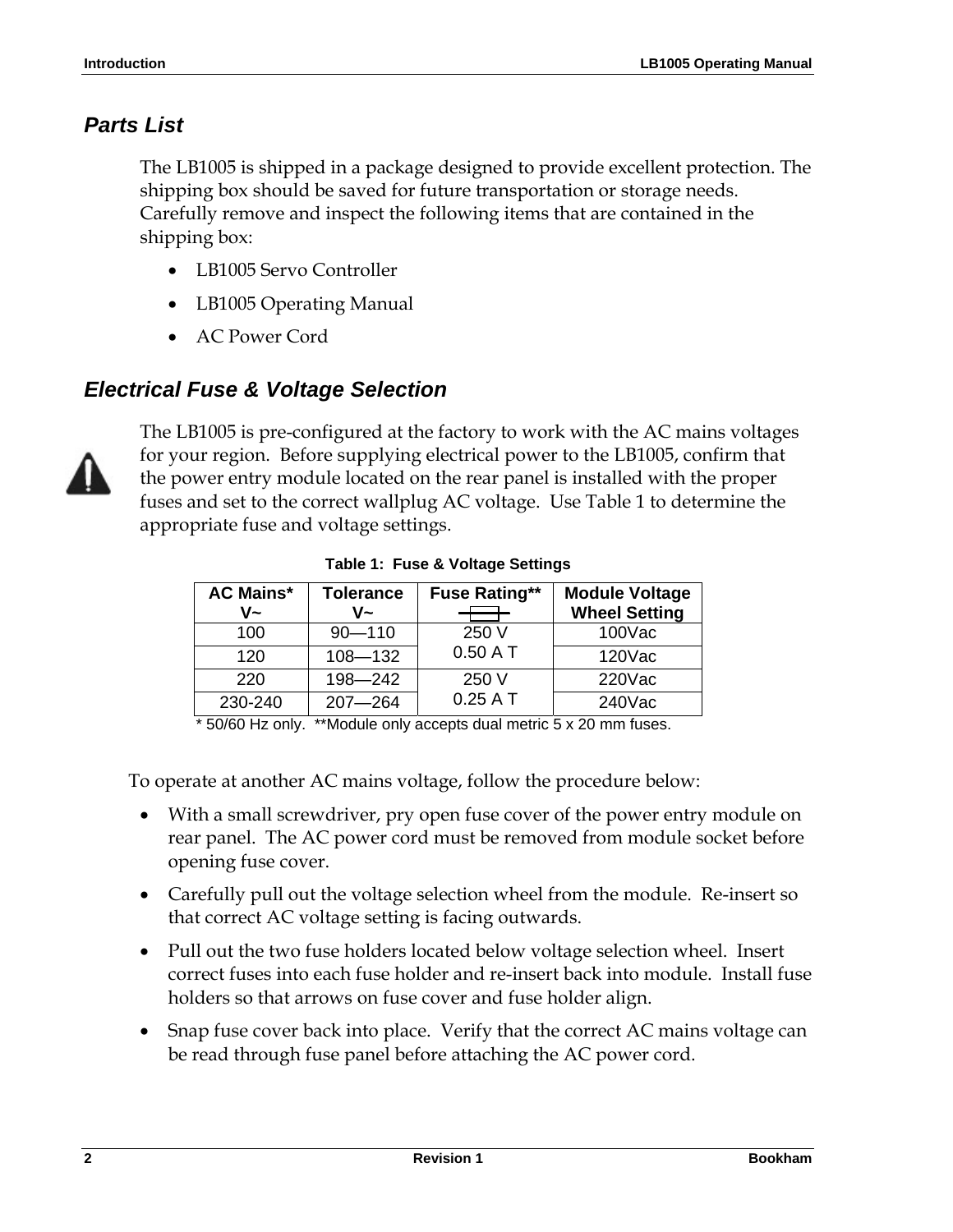#### *Front Panel Connections & Controls*



**Figure 1: LB1005 Front Panel** 

1. **A, -B:** The error signal is generated from the voltage difference of these BNC inputs. Both voltage channels have  $1-M\Omega$  input impedance and an input voltage range of ±10 V. For single-ended operation, these BNC connectors auto-terminate upon disconnection of cables.

*Warning: For proper operation, cables attached to either of these inputs must be driven with a voltage source or terminate into a low impedance. Make sure that any attached BNC cable connectors are fully inserted and fastened to the panel connector.*

- 2. **Input Offset:** This 10-turn locking knob controls a stable offset voltage that can be added or subtracted from the voltage difference of the A and –B inputs. This offset can be adjusted over a range of either  $\pm 1$  V or  $\pm 10$  V, selected by the rear panel Input Offset Range switch. The Input Offset can also be disabled. The offset voltage corresponds linearly to the dial readout:  $V_{\text{Offset}} = (0.2n - 1) \times V_{\text{MaxRange}}$ , where *n* is the number of turns read from the dial indicator. For example, a dial value of  $n = 5.00$  indicates a (near) zero offset voltage.
- 3. **Error Monitor:** This BNC output connector is a voltage monitor for the error signal generated by the input difference amplifier.The DC-coupled error monitor has unity gain with a nominal output voltage range of ±10 V and a bandwidth of 10 MHz.
- 4. **Sweep In:** This BNC input allows a low frequency periodic sweep signal to be added to the output of the LB1005. The input impedance is 1 M $\Omega$  and the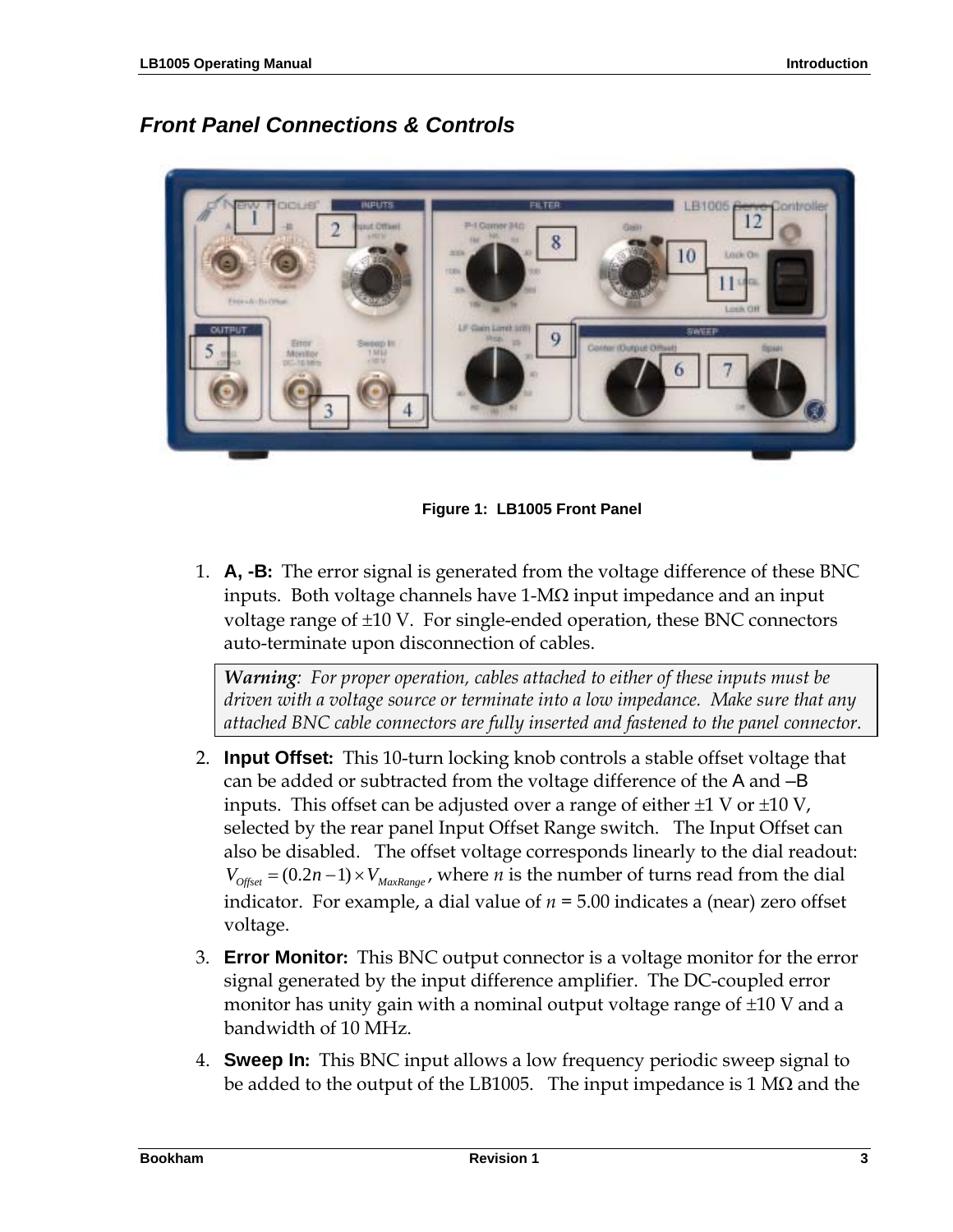input voltage range is ±10 V. See Sweep Center and Sweep Span controls discussed below for more details.

- 5. **Output:** This BNC output is the control signal from the proportional-integral (P-I) filter, summed with the sweep and modulation signals. This output has an impedance of 50  $\Omega$  and a drive current of  $\pm 20$  mA.
- 6. **Sweep Center (Output Offset):** This 10-turn knob adjusts the offset voltage of the signal from Output. The offset voltage can be adjusted from the negative voltage limit (fully counter clockwise) to the positive voltage limit (fully clockwise). See the section *Setting Output Voltage Limits* in Chapter 3 for more details on setting the output voltage limits.
- 7. **Sweep Span:** This 1-turn knob controls the attenuation of the Sweep In signal. Attenuation is near linear from zero (Off, fully counter-clockwise) to unity gain (fully clockwise). This knob is used to adjust the amplitude of the sweep input signal.
- 8. **P-I Corner:** This 12-position switch sets the proportional-integral (P-I) corner frequency of the filter. See the section *Filter Transfer Functions* in Chapter 3 for details.
- 9. **LF Gain Limit:** This 9-position switch controls the low frequency gain limit (LFGL) of the loop filter. This knob is only active when the Acquire switch is in LFGL mode. See the section *Filter Transfer Functions* in Chapter 3 for details.
- 10. **Gain:** This 10-turn knob continuously controls the overall feedback gain of the loop filter from -40 dB (fully counter clockwise) to +40 dB (fully clockwise). Gains from -30 dB to +30 dB have a dial indicator reading that is near linear from indices  $n = 2$  to  $8$  (~10 dB/turn).
- 11. **Acquire switch:** This 3-position switch is used to acquire lock. Table 2 shows the function for each switch position.

| <b>Position</b> | <b>Function</b>                                                                                                                                      |
|-----------------|------------------------------------------------------------------------------------------------------------------------------------------------------|
| Lock Off        | Integrator is reset. No control signal is summed into output signal.                                                                                 |
| <b>LFGL</b>     | P-I filter is enabled with a low frequency gain limit determined by LF Gain<br>Limit switch. See the section Filter Transfer Functions in Chapter 3. |
|                 | Lock On $\vert$ P-I filter is enabled with full integrator. Low frequency gain limit is disabled.                                                    |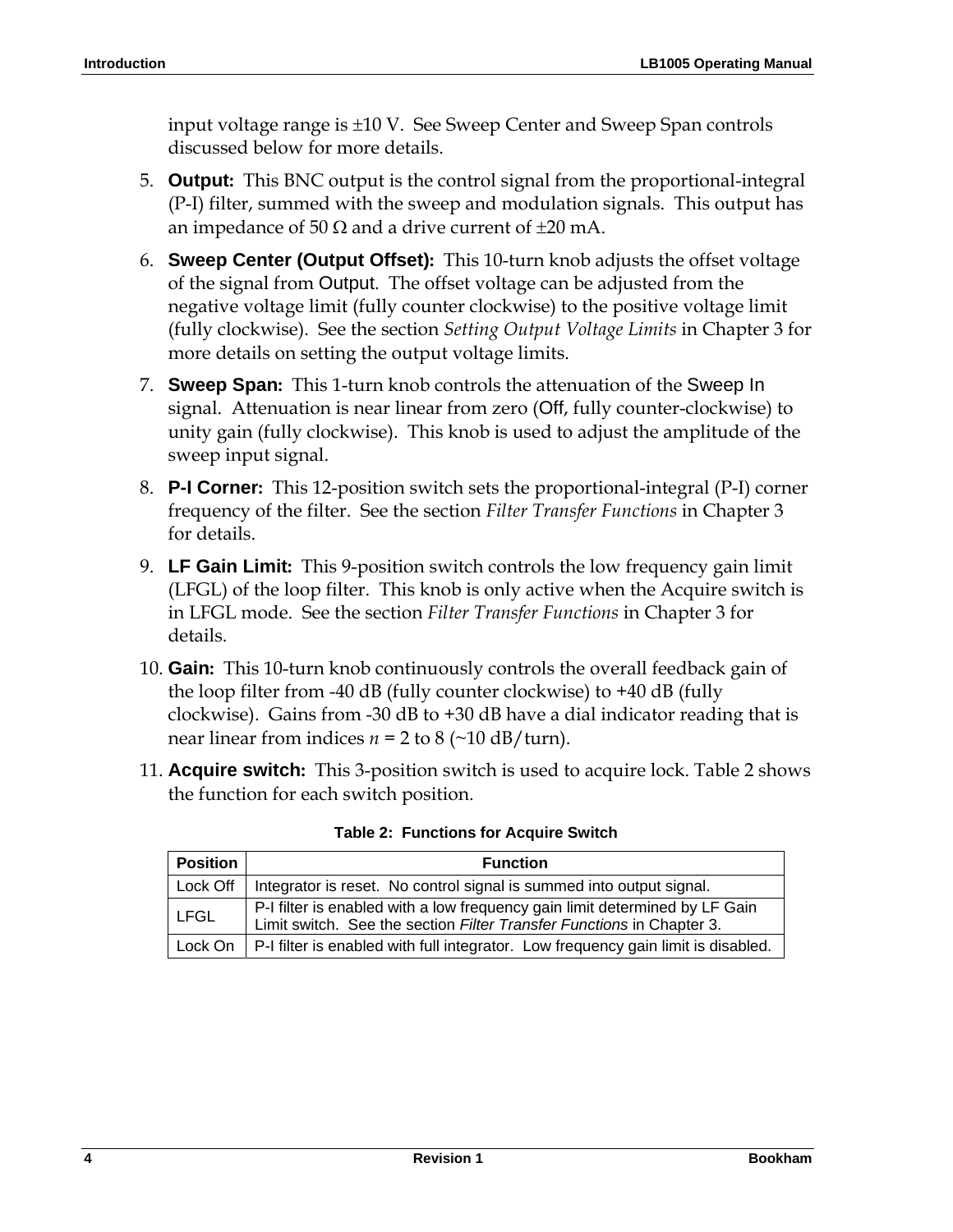12. **LED lock indicator:** This LED light indicates the operating status of the LB1005. Table 3 shows the correspondence of the LED color to the operating conditions of the LB1005.

| <b>LED Color</b> | <b>Condition</b>                                                       |
|------------------|------------------------------------------------------------------------|
| Unlighted        | <b>OFF:</b> LB1005 is either disconnected from the AC mains supply, or |
|                  | the rear panel power switch is in Off position (0).                    |
| Green            | <b>LOCKED:</b>                                                         |
|                  | Acquire switch is placed in either LFGL or Lock On position,           |
|                  | AND                                                                    |
|                  | Error signal voltage is within $\pm 0.33$ V.                           |
|                  | AND                                                                    |
|                  | Output signal voltage is NOT within 10% (scaled to full voltage range) |
|                  | of either the positive or negative output voltage limits.              |
| Red              | <b>UNLOCKED:</b> All remaining operating conditions.                   |

#### *Rear Panel Connections & Controls*



**Figure 2: LB1005 Rear Panel** 

1. **Power switch:** This switch is pushed up to **|** position to turn on AC mains power to LB1005.



2. **Power entry module:** The AC power cord must be connected between this instrument receptacle and a properly grounded mains receptacle. The LB1005 can be configured to operate with the following AC mains voltages: 100, 120, 220, and 230-240 VAC. Please carefully read the preceding section *Electrical Fuse & Voltage Selection* for instructions on installing the proper fuses and setting the correct AC supply voltage.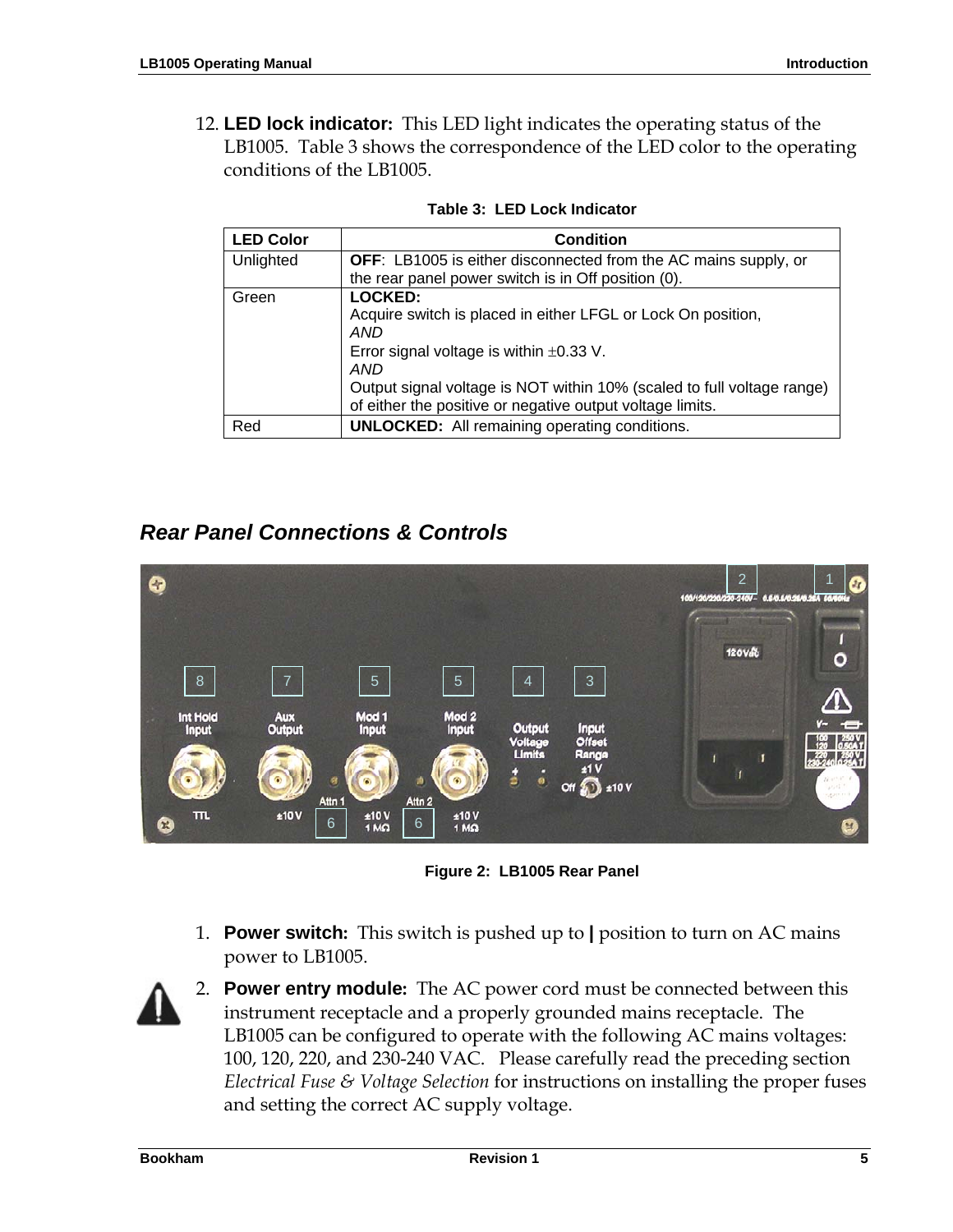- 3. **Input Offset Range**: This 3-position switch determines the voltage range for the Input Offset front panel knob. For more information, please see the above section *Front Panel Connections & Controls*). Selecting the Off position disables the Input Offset control so that no voltage offset is added.
- 4. **Output Voltage Limits:** These 15-turn trimpots determine the output voltages that clamp the positive and negative voltage rails of the Output. See section *Setting Output Voltage Limits* in Chapter 3 for more details.
- 5. **Mod 1 Input, Mod 2 Input:** Input signals to these BNC connectors are summed into the Output signal. Each modulation input has an input voltage range of  $\pm 10V$ , 1-M $\Omega$  input impedance, and 1-MHz bandwidth. See the section *Applying Modulation Inputs* in Chapter 3 for more details.
- 6. **Attn 1, Attn 2:** These 15-turn trimpots attenuate the corresponding input modulation signals from off (fully counter-clockwise) to unity gain (fully clockwise). See the section *Applying Modulation Inputs* in Chapter 3 for more details.
- 7. **Aux Output:** This BNC connector is the control voltage output directly from the P-I filter section, bypassing the summing amplifier. The Output Voltage Limits do not apply to this output. The output range is  $\pm 10$  V with 50- $\Omega$ output impedance.
- 8. **Int Hold Input:** This TTL logic input switches off the error signal input to the P-I filter and holds the integrator output voltage at its current value. Table 4 shows logic levels for this input. Since this input is pulled low, the BNC can be left unconnected for normal operation.

| <b>TTL Logic Level</b> | <b>Function</b>                                                       |  |  |
|------------------------|-----------------------------------------------------------------------|--|--|
| Low $(<0.8 V)$         | Normal P-I filter operation.                                          |  |  |
| High $(>2.4 V)$        | No error input to filter. Integrator holds its current voltage value. |  |  |

**Table 4: Logic Levels for Int Hold Input**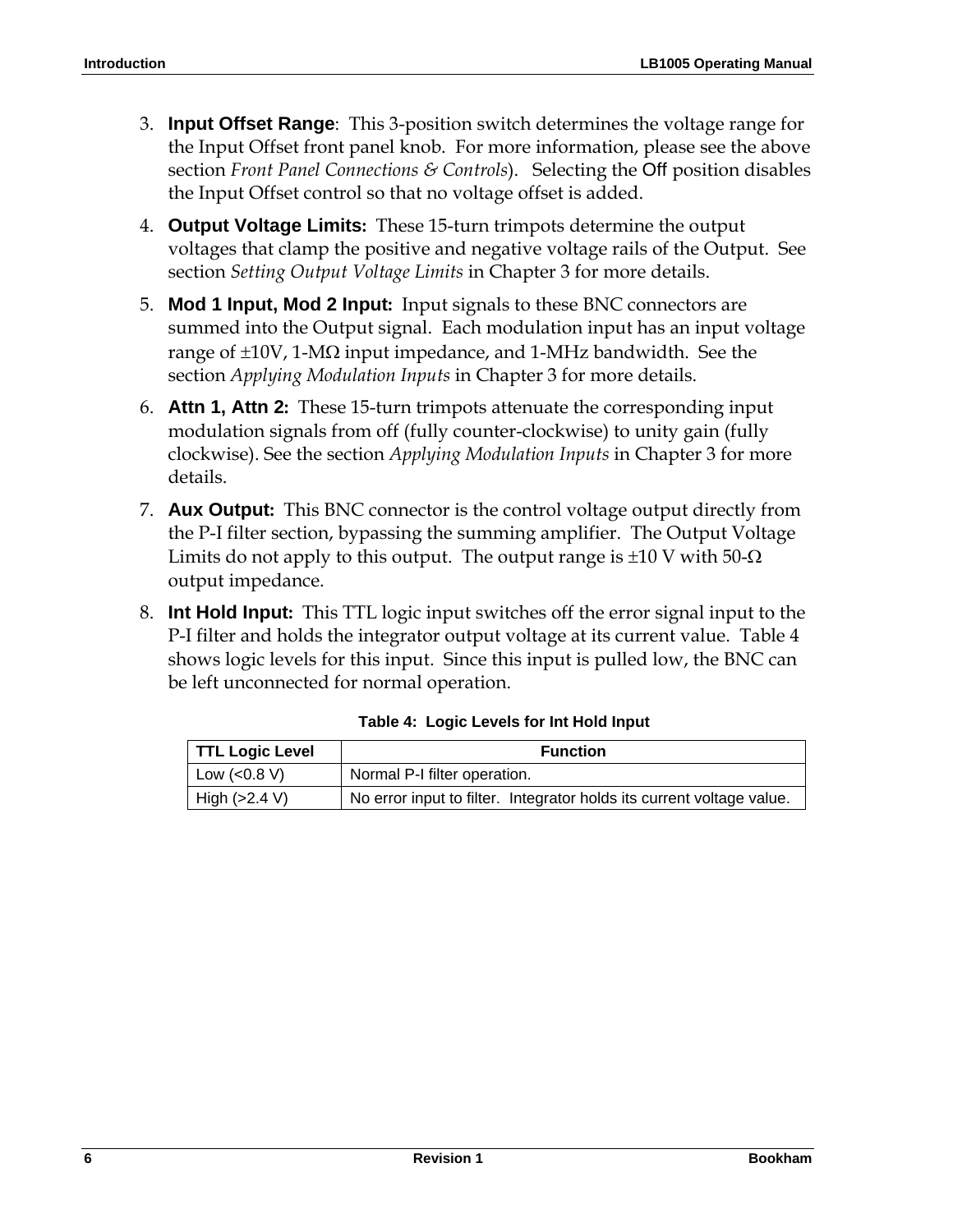# **Chapter 2: Getting Started**

This chapter explains the typical setup and operation of the LB1005 Servo Controller. This chapter should help less experienced users rapidly adapt the LB1005 to their specific servo application. Keep in mind that while the LB1005 has a flexible architecture that lends itself well to many feedback control applications, not all types of operation can be adequately addressed in this manual. The following are general guidelines for operating the LB1005, and some deviation from these procedures may be required to meet specific application needs. Demanding applications will require familiarity with feedback control theory and good characterization of all system components.

The primary function of the LB1005 is to condition an input signal from a detector and to provide an output signal to a transducer that controls a system parameter. The output control signal forces the system parameter to a desired value regardless of external disturbances, such as thermal fluctuations or mechanical noise, which invariably affect the system. The difference between the desired value and the actual value of the controlled parameter is typically called the error signal. For instance, the parameter to be controlled might be the intensity of a diode laser that has its optical output detected by a photodiode. The LB1005 generates an error signal from the photodiode signal and then filters this error signal to provide a control signal that changes the injection current to the diode laser such that a stable optical power is maintained.

#### *Typical Setup*

The LB1005 is designed to easily integrate with other instruments and devices. This section describes the various electrical signal connections that might be made to and from the LB1005. Some typical signal connections between common instruments are shown in Figure 3. Pay careful attention not to exceed any damage thresholds when making connections between instruments.



NOTE: Before powering the LB1005, make sure that the fuse and voltage settings are correct for your region's wallplug electrical power (see the *Electrical Fuse & Voltage Selection* section of Chapter 1.)

1. **Detector output to LB1005 A & –B inputs:** To provide feedback, the parameter to be stabilized must first be detected. For example, a simple photodiode might suffice for detecting optical intensity. For instances where the laser wavelength is stabilized, spectrometers based on atomic/molecular or interferometer resonances are needed to detect optical wavelength shifts. The common characteristic of all detectors is that they produce a nonzero slope that is locally monotonic around the desired lock point.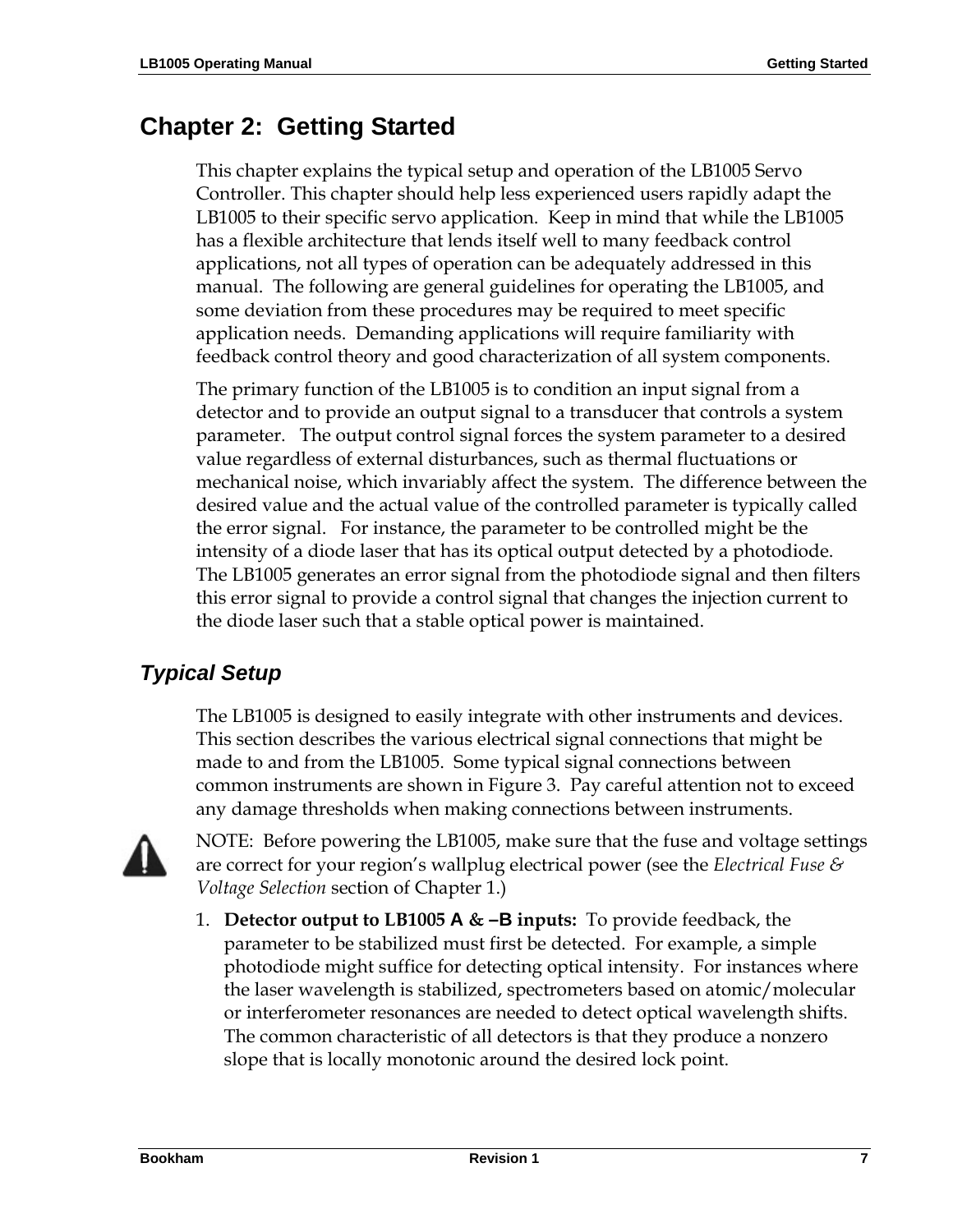The input section of the LB1005 is a high-impedance, differential amplifier stage that offers flexibility in interfacing to many types of detector outputs. The A and -B inputs can be used together with differential signals to remove common-mode noise and systematics. Single-ended signals can also be connected, as shown by connection 1a, by simply leaving the unused channel unconnected, or, as depicted by connection 1b, by attaching a stable voltage source that generates an external setpoint voltage. Alternatively, the Input Offset knob can provide DC offset to the detector signals. To invert either differential or single-ended signals, reverse the A & -B connections.



**Figure 3: Typical signal connections for LB1005** 

2. **LB1005 Output to transducer input:** To close the feedback loop, an electrically tuned transducer is necessary for varying the controlled parameter. For example, a piezoelectric transducer (PZT) to which a cavity mirror is mounted can tune the wavelength of a laser. Typically, the output of the LB1005 does not interface with the transducer directly but instead provides the input to an amplifier system that conditions the control signal to properly drive the transducer. For the PZT discussed above, the control signal from the LB1005 Output will usually feed a high-voltage amplifier that connects to the PZT. Be careful not to exceed any input voltage limits of the transducer. If necessary, the Output voltage of the LB1005 can be limited by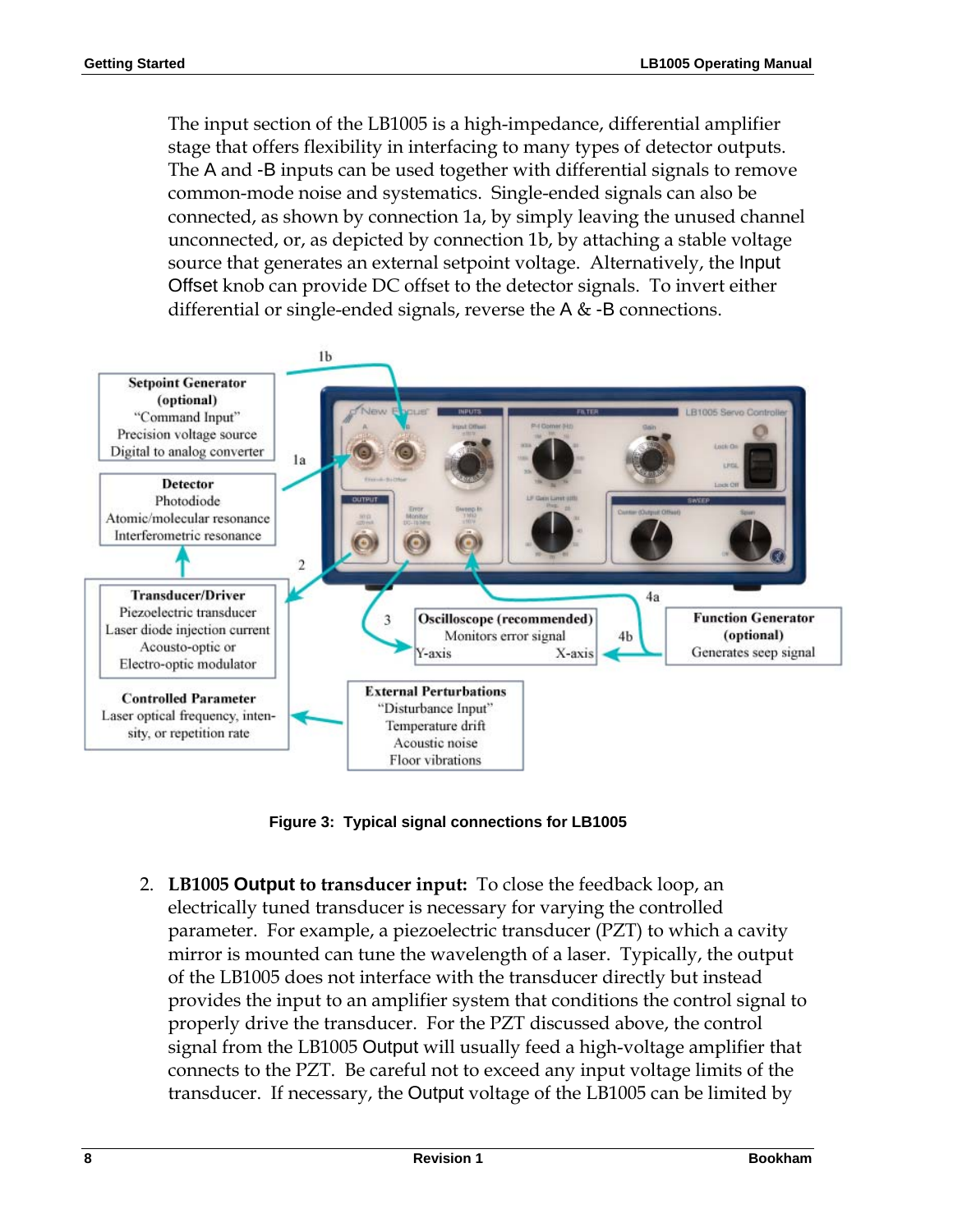setting the Output Voltage Limit trimpots located on the rear panel. See section *Setting Output Voltage Limits* in Chapter 3 for more details.

- 3. **LB1005 Error Monitor output to oscilloscope**: The Error Monitor allows the user to view the actual error signal that is being processed by the P-I filter. Since integral feedback forces the error signal to zero voltage, the parameter that is being controlled will assume whatever value corresponds to zero error (equal to zero volts). Observing the Error Monitor enables the user to adjust offsets so that the locking point corresponds to the desired value of the controlled parameter. The error signal is also an excellent diagnostic for monitoring the lock condition and optimizing the feedback gain. Because the time domain behavior of the error signal is so important to understanding the feedback control, viewing the Error Monitor output on an oscilloscope is highly recommended.
- 4. **Function generator output to LB1005 Sweep In**: For detector signals that are derived from optical resonances, it is convenient to sweep the transducer so that the optical frequency scans over the resonance. Observing the resonance on an oscilloscope often makes it easier to offset the error signal so that the locking point (at zero volts) aligns with the desired optical frequency (see Figure 4 below for an example). Furthermore, sweeping the transducer helps to locate the resonance and place the optical frequency within the locking range of the servo system. To add sweep capability, connect a low-frequency (30—60 Hz is usually sufficient) triangle waveform from a function generator to the Sweep In connector, as shown by connection 4a. The sweep signal will then be output to the transducer, with its amplitude controlled by the Sweep Span knob. To synchronize the sweep with the Error Monitor signal, also connect the function generator output to the oscilloscope's timebase trigger, shown by connection 4b.



**Figure 4: Typical oscilloscope signals are shown for locking to the side of an optical resonance. The dashed horizontal lines indicate ground for denoted signals. a) A triangle**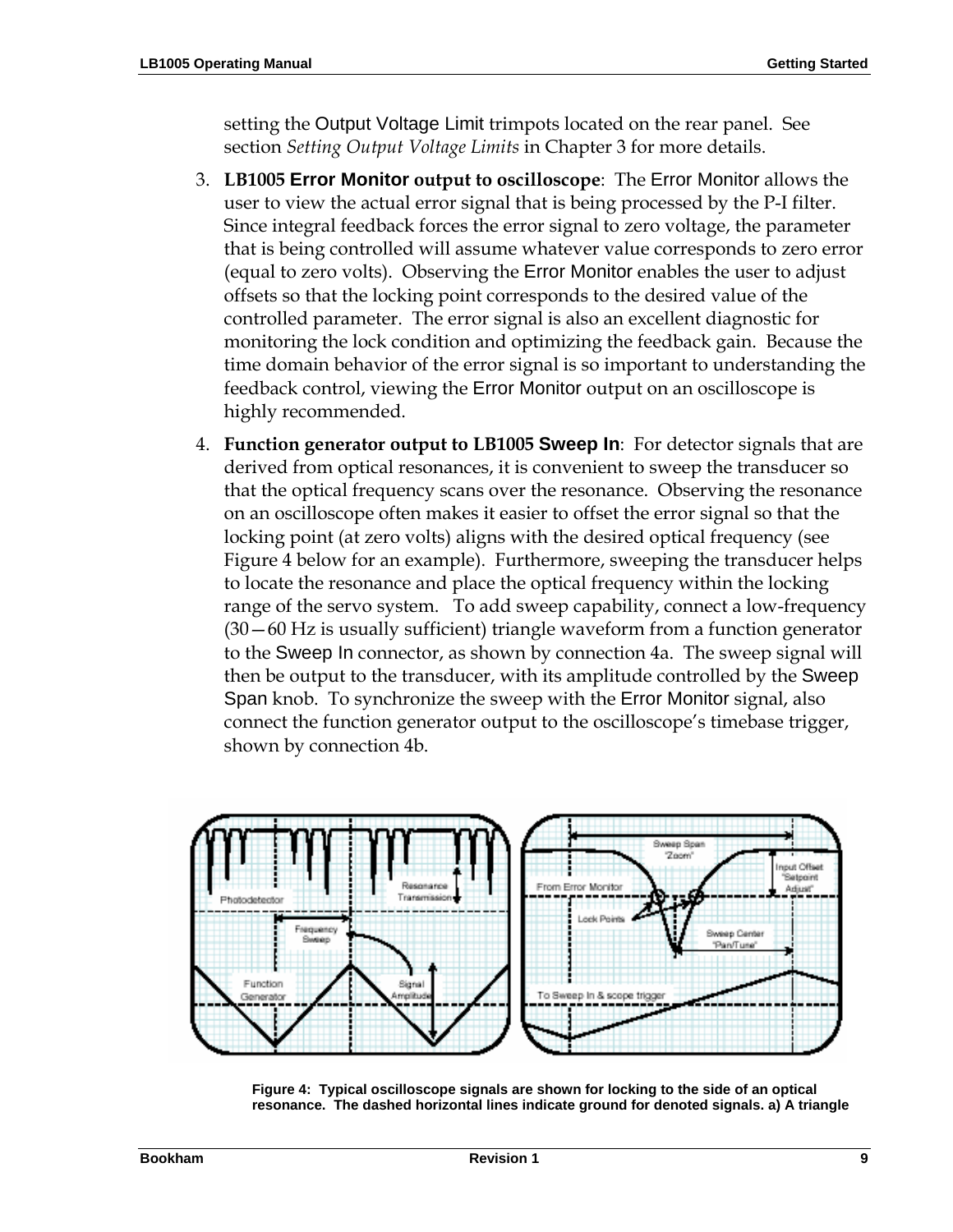**waveform from a function generator sweeps the optical frequency transducer over multiple resonances. A photodetector measures the corresponding transmission response. b) The Sweep Span reduces the frequency sweep so that only one resonance is shown on the Error Monitor signal. The Sweep Center tunes the frequency to locate a particular resonance, and "center" the lock point prior to applying the feedback. The Input Offset locates the lock point on the slope of the resonance. Note that the two lock points have opposite gain signs.** 

#### *Typical Operation*

The controls of the LB1005 are conveniently arranged for acquiring and optimizing lock. In this section, five steps are suggested that will meet the needs of most applications. Figure 5 shows the controls that are most likely to be adjusted for each step. The solid lines indicate controls that are used most often, while the dashed lines show controls that are less frequently adjusted.

- 1. **Reset integrator:** Before locking, reset the integrator by moving the Acquire switch to the Lock Off position.
- **2. Find the locking point**: Many applications will require the user to search for the locking point, such as the side or center of an optical resonance. Turn on sweeping by clicking the Sweep Span knob from its Off position, adjusting it for a wide span. Use the Sweep Center knob to adjust the transducer bias so that the lock feature is "centered" within the scan. If needed, the desired lock point can be adjusted to zero voltage with the Input Offset knob while monitoring the error signal. Adjust both the Sweep Center and Sweep Span controls so that the oscilloscope scan shows the discriminator slope of the lock feature. Figure 4 illustrates these concepts for a "side lock" to a resonance.
- 3. **Acquire lock:** The Acquire toggle switch offers two gain settings for turning on the feedback control. When acquiring lock, sometimes it is helpful to limit the DC gain of the integrator. The LFGL position is an intermediate lock mode that applies the P-I filter with a low frequency gain limit (see section *Filter Transfer Functions* of Chapter 3 for details). The LF Gain Limit front panel switch determines the setting for this gain limit, and is typically only set once for a specific servo application.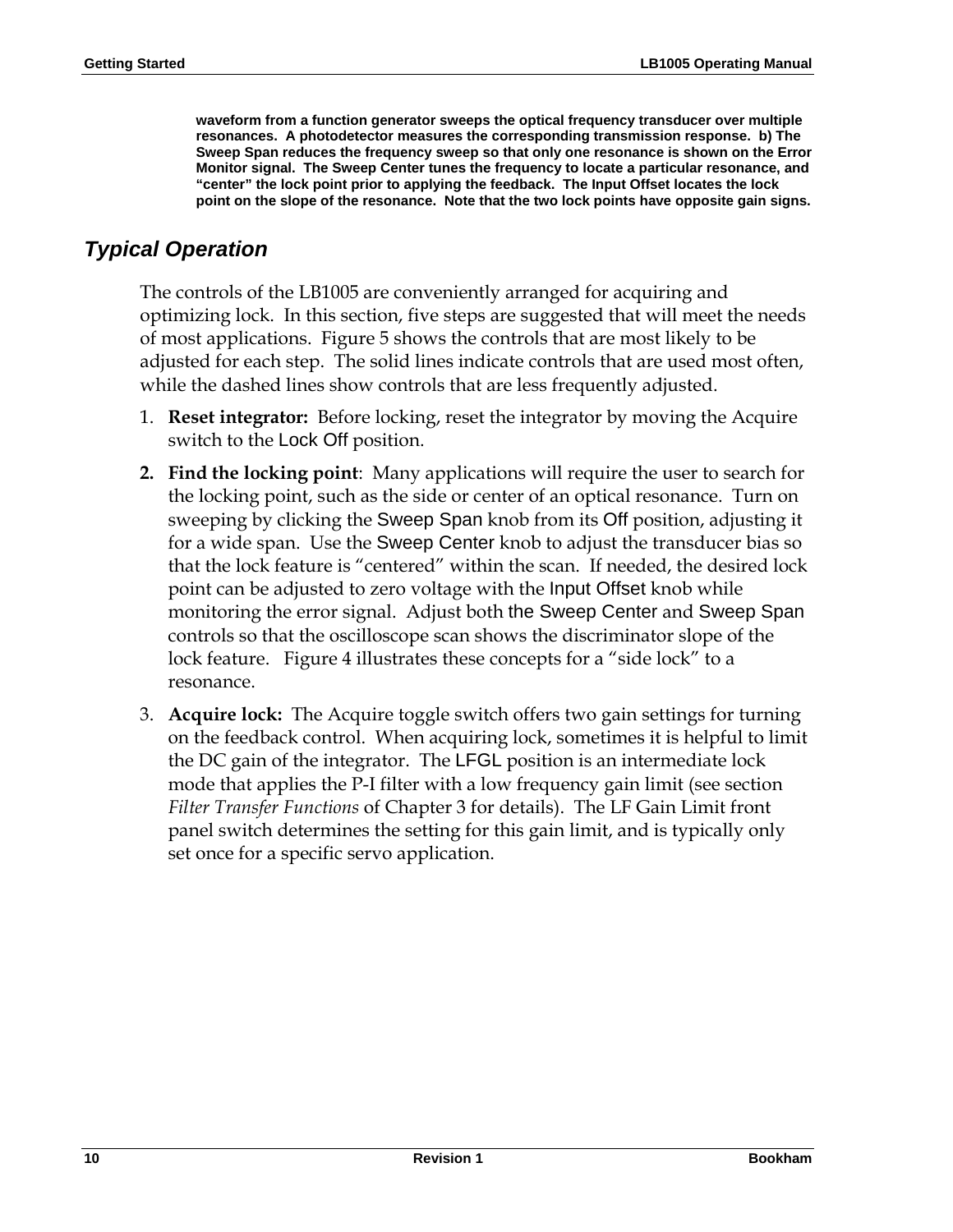

**Figure 5: Typical Operation of Controls** 

The Lock On position disables the low-frequency gain limit and applies the full integrator gain to the output. Most servo systems should be locked in this position to minimize DC errors. When correctly locked, the Error Monitor signal should be very near zero volts, and the LED indicator light should be green (see Figure 6 for more details.)

- 4. **Turn off sweep**: If the output was swept to find the lock point, then it is good practice to turn the Sweep Span knob to Off after acquiring lock. This completely disables the sweep signal, and prevents the feedback from working "overtime" to correct the error induced by the sweep signal.
- 5. **Adjust filter**: The P-I Corner frequency can be tuned for optimal performance and stability. Once optimized, it rarely needs to be revisited. However, re-tuning the Gain knob is done fairly often to find the maximum gain setting. A common procedure is to increase the gain until an oscillation is observed on the Error Monitor, and then reduce the gain until the oscillation just barely stops.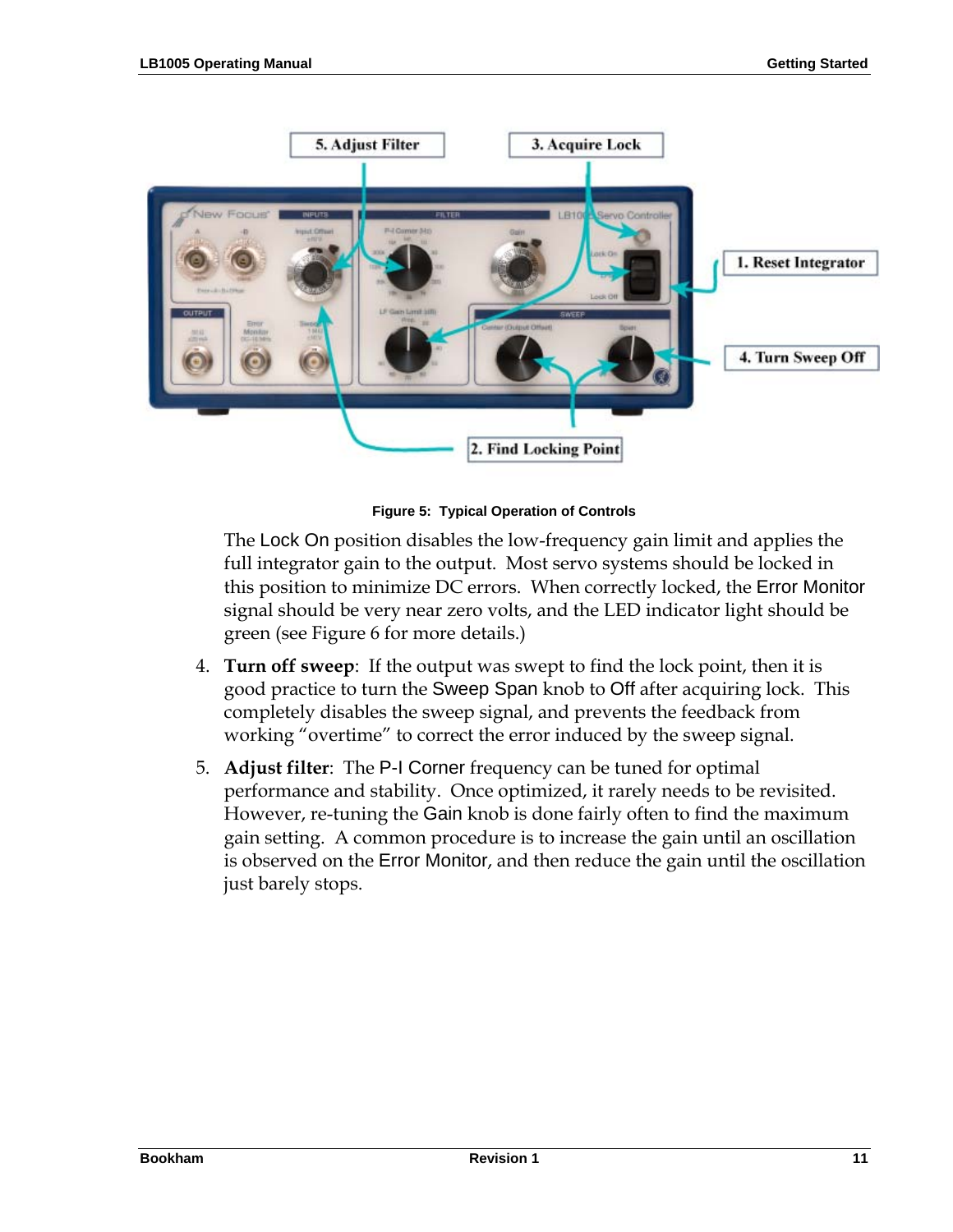

**Figure 6: Voltage limits for the LED Lock Indicator. This LED indicator monitors when the Error signal exceeds the input saturation voltage range or when the Output signal is nearing an output rail. The LED lights green ("Locked") when the Acquire switch is in either the Lock On or LFGL position***, and* **both the Error and Output signal voltages fall within the shaded areas above. For all the other conditions ("Unlocked"), the LED lights red. These conditions are good indicators when the feedback control is (or is close to) misbehaving.**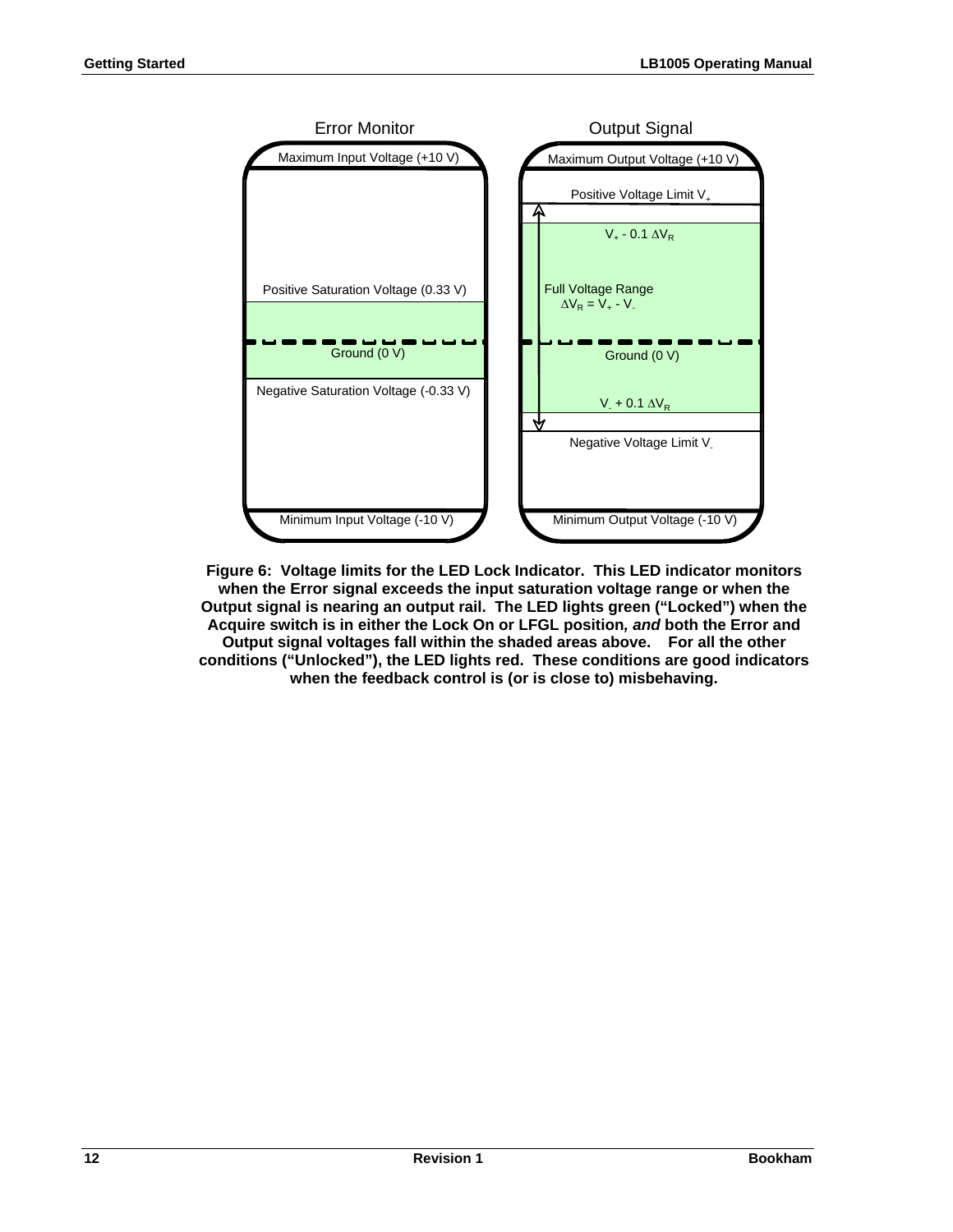# **Chapter 3 : Detailed Operation**

#### *Signal Architecture*

The LB1005 is comprised of three stages of analog signal processing. Figure 7 shows the different sections and how the various input signals are used to derive the output signal. Each section is briefly described below. See Appendix A for more detailed specifications.



**Figure 7: Schematic of LB1005 Signal Architecture** 

- 1. **Input Section:** The input section is a difference amplifier with an adjustable voltage offset. Common-mode voltages ranging from ±10V can be subtracted. Error signals (observed at the Error Monitor) that exceed the voltage range ±330 mV saturate the filter amplifier.
- 2. **Filter Section:** This section converts the error signal to a control signal with a proportional-integral (P-I) filter. Front panel controls adjust the overall loop gain, the P-I corner frequency, and an optional low-frequency gain limit. A toggle switch is used to disable/enable the output of the P-I filter for acquiring lock. See the next section for more details about the transfer functions available from this filter. An optional TTL input can be used to disable the error signal input and hold the P-I filter output at its current value.
- 3. **Output Section:** The output section is a summing amplifier that adds the P-I control signal to other auxiliary signals, such as external sweep and modulation inputs. The output voltage range of this section can be limited by rear panel trimpot adjustments.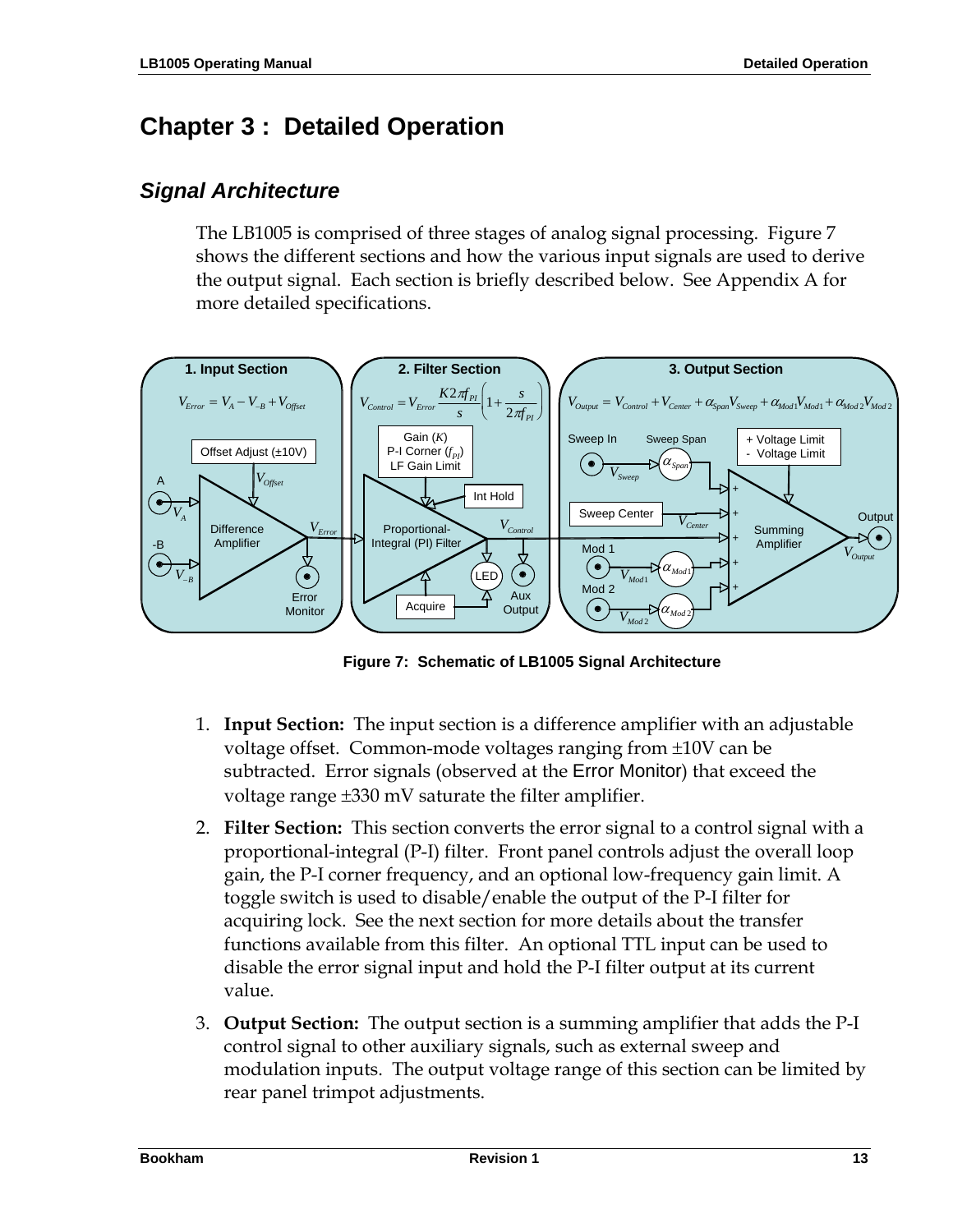#### *Filter Transfer Functions*

This section describes the transfer functions available from the P-I filter, which are shown in Figure 8. The filter is specifically designed to have independent control over the three main parameters that shape the filter frequency response:

- **P-I Corner**  $(f_{PI})$ **:** This is the 3-dB break frequency beyond which proportional gain dominates over integral gain. For the switch setting Int, the filter becomes a true integrator with no proportional gain term. In this case, the integral gain matches that of the 3 kHz P-I Corner setting.
- **Gain (***K***):** This is the amount of proportional gain. The gain can be adjusted continuously on a log scale. Changing this gain does not alter any of the corner frequencies of the filter.
- **LF Gain Limit (***g***):** This is the gain limit for low frequencies, as measured from the proportional gain value. The integrator is turned off for frequencies lower than the following 3-dB corner frequency:  $f_{LFGL} = f_{PI} \times 10^{-[g(dB)/20dB]}$ . For the switch setting Prop, the integral gain is completely turned off (*g =* 0), and the filter operates only in proportional mode.



**Figure 8: Proportional-integral Filter Gain with Low Frequency Gain Limit**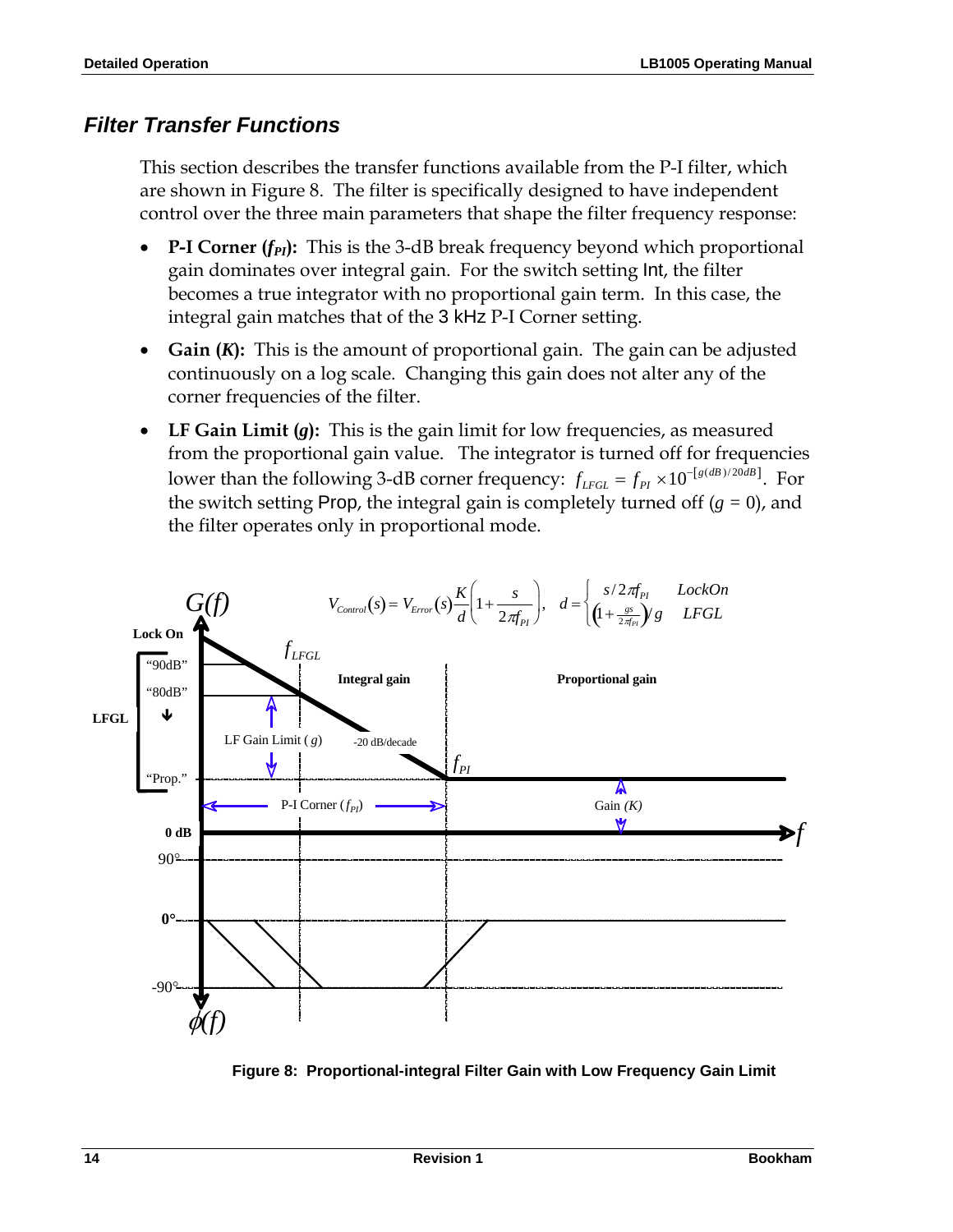The design of the P-I filter minimizes transient behaviors when switching between corner values. Under most circumstances, switching corner frequencies can be performed without losing lock, which aids in searching for optimal operation. However, the gain change when switching in and out of Int mode is fairly large, and re-locking will typically be necessary to use the integrator-only mode.

The Acquire toggle switch controls the output of the filter section:

- **Lock Off:** The integrator is reset. The control voltage is zero.
- **LFGL:** The P-I filter output is enabled, but the low frequency gain is limited according to the LF Gain Limit switch. This mode is useful for acquiring lock and situations where limiting the DC gain is necessary.
- **Lock On:** The integrator of the P-I filter is fully enabled. The LF Gain Limit is disabled.

The LB1005 operating bandwidth refers to the frequency where the proportional gain falls off by 3 dB. The filter functions specified in Figure 8 are guaranteed to the minimum specified bandwidth of 10 MHz. Behavior of the filter response beyond this frequency is unspecified.

#### *Setting Output Voltage Limits*

The positive and negative voltage limits of the LB1005 Output can be independently adjusted with the Output Voltage Limit trimpots located on the rear panel. The following procedure can be used to set the output voltage limits:

- 1. To set the positive (negative) limit, turn the Sweep Center (Output Offset) knob fully clockwise (counter-clockwise). The Output signal should now be at the positive (negative) voltage limit.
- 2. Monitoring the Output voltage on an oscilloscope or voltmeter, turn the + (-) trimpot on the rear panel until the desired positive (negative) output limit voltage is reached. Clockwise adjustment of these trimpots results in a more positive voltage.

When adjusting both output voltage limits, specified operation only occurs if the voltage difference between the negative and positive limits is greater than 2 V. Unspecified behavior occurs if this condition is violated.

The total 10-turn range of the Sweep Center knob is automatically adjusted to correspond to the full output voltage range as determined by the positive and negative output voltage limits.

*Warning: Carefully measure output voltages from the LB1005 before connecting to a device that can be damaged by overvoltage.*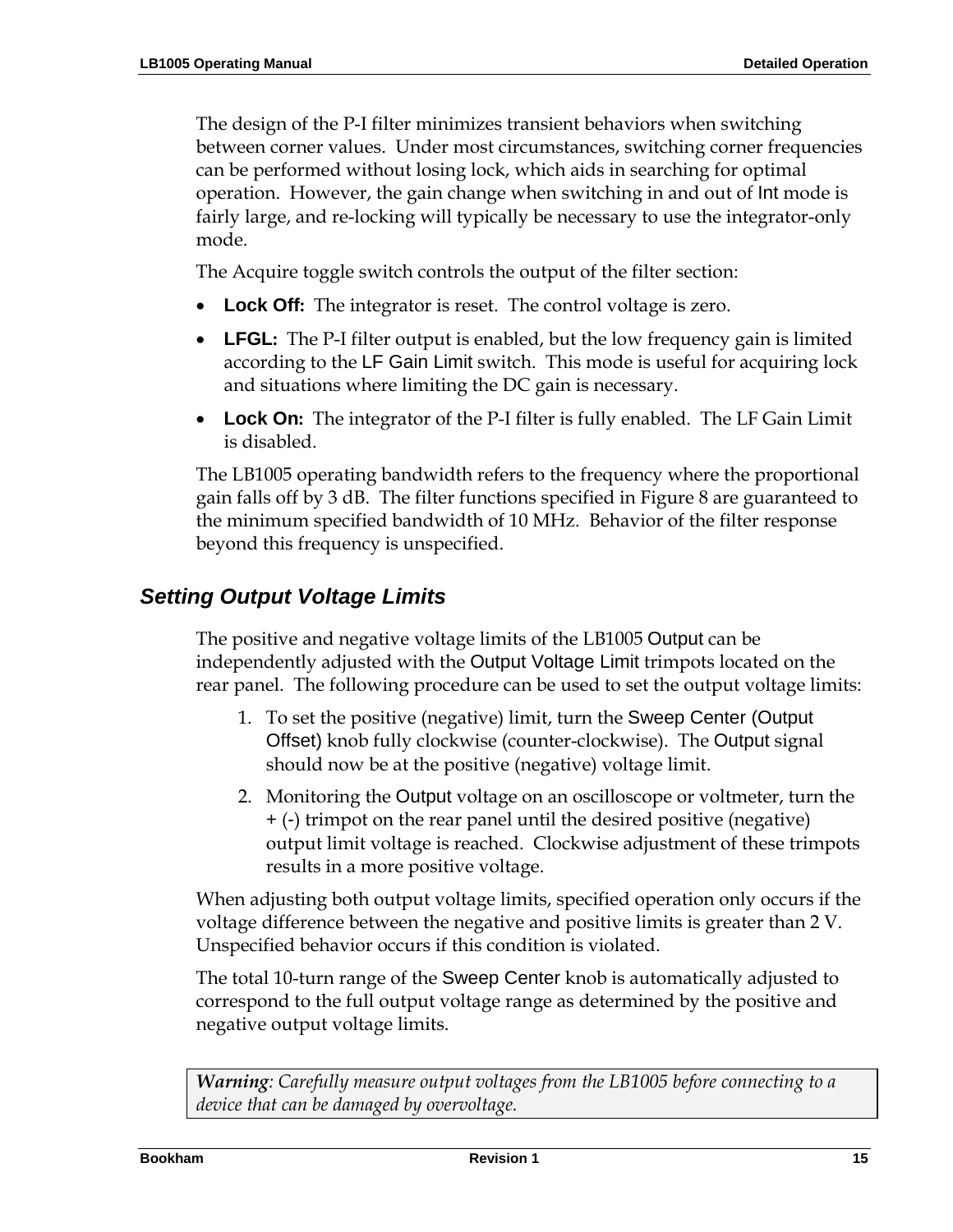#### *Using the Integrator Hold*

The LB1005 has a feature that allows the user to electronically trigger the integrator output to "hold" its current value. When a TTL digital "high" signal is applied to the rear panel Int Hold BNC connector, the error signal input to the filter stage integrator is disabled until the TTL signal goes to a "low" state. (The Int Hold BNC can remain unconnected for normal operation.) This feature is useful for dealing with exceptional perturbations to the controls system that would force it to misbehave, such as coming permanently unlocked.

One possible application of the Int Hold function uses a digital signal that toggles to its high state when the error signal exceeds some maximum allowable excursion limit. For example, if certain operating regions of the error signal result in indeterminate behavior of the controls system (such as railing the integrator), more reliable operation can be obtained if the feedback is temporarily switched off during the time that the error signal is in these regions. When a disturbance causes the error to exceed a specified limit, the Int Hold is toggled high to disable the feedback and hold the integrator output (control signal) at its current value. The (uncontrolled) output is now prevented from following the large error perturbation that would otherwise have driven the control system into an unrecoverable state. Instead, the control voltage is maintained at a safe, fixed value until the disturbance recedes. When the disturbance passes and the error signal returns to its normal operating window, the digital signal to Int Hold reverts to its low state and feedback control resumes.

#### *Applying Modulation Inputs*

The LB1005 has two external modulation inputs that are independently available for such applications as adding a modulation frequency to the output for lock-in detection or summing in a feedforward correction signal for improving the command response of the feedback control. The signals applied to these inputs are summed with the sweep and control signals to form the output signal. Rear panel trimpots located near each of the modulation BNC connectors provide adjustable attenuation of these signals. Turn fully clockwise for unity gain and fully counter-clockwise to turn off the modulation. When a modulation input is not in use, its attenuation trimpot should be turned fully counter-clockwise to prevent unwanted "pick-up" from the other modulation channel.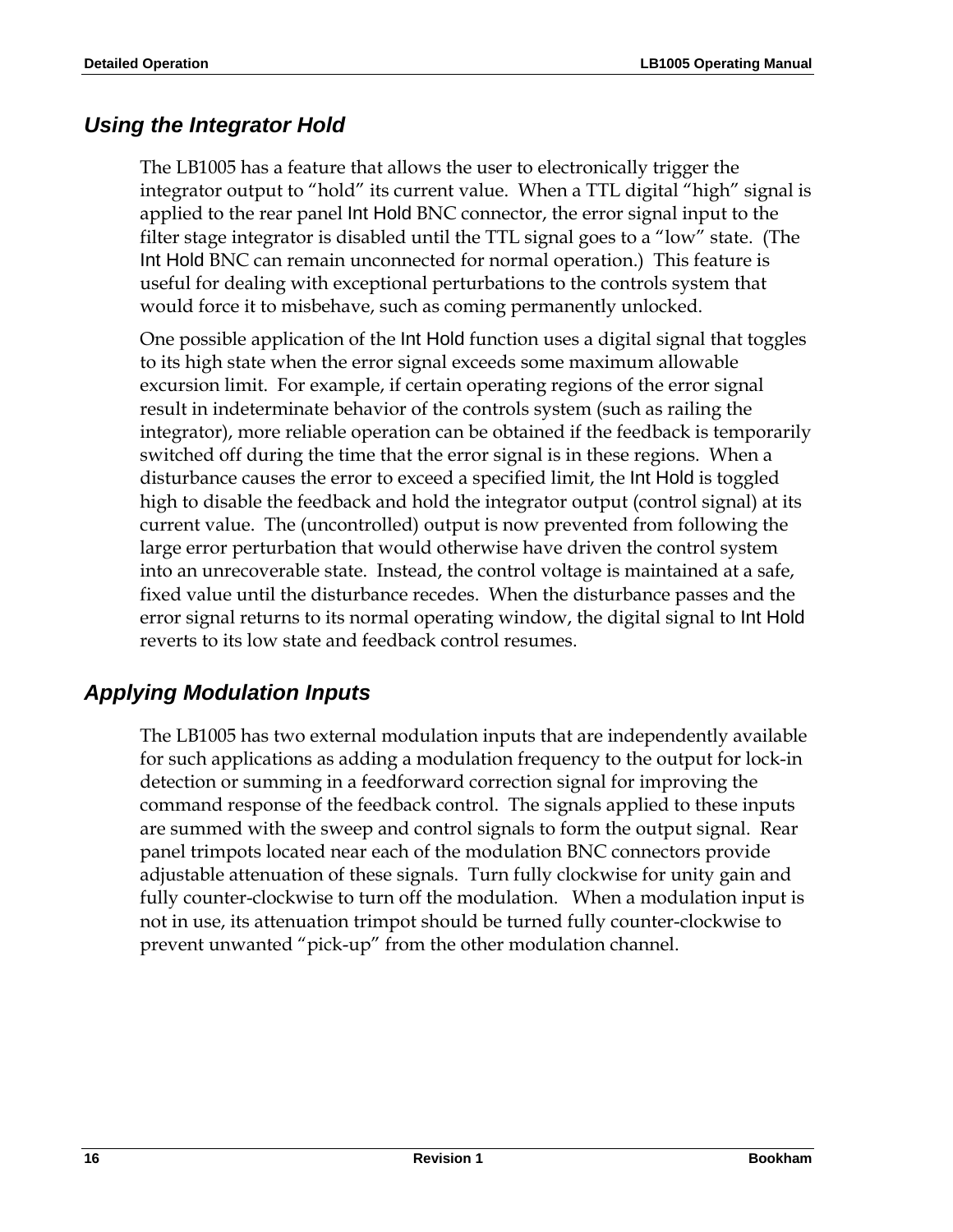# **Appendix A: Specifications**

#### **A.1. Performance specifications**

| <b>Parameter</b>                                            | <b>Sym</b>                                                                                                          | Min                | <b>Typ</b> | <b>Max</b>      | <b>Unit</b>       | <b>Condition</b>                                                                                                                                                                                  |
|-------------------------------------------------------------|---------------------------------------------------------------------------------------------------------------------|--------------------|------------|-----------------|-------------------|---------------------------------------------------------------------------------------------------------------------------------------------------------------------------------------------------|
| Signal bandwidth (-3 dB)                                    |                                                                                                                     | 10                 | 18         |                 | <b>MHz</b>        |                                                                                                                                                                                                   |
| Propagation delay                                           |                                                                                                                     |                    |            | 50              | ns                | $<$ 10 MHz                                                                                                                                                                                        |
| Input Section: Difference amplifier                         | $V_{Error} = (V_A - V_{-B}) + V_{offset}$                                                                           |                    |            |                 |                   |                                                                                                                                                                                                   |
| Input impedance (A, -B)                                     |                                                                                                                     |                    | 1M         |                 | Ω                 |                                                                                                                                                                                                   |
| Input voltage (A, -B)                                       | $V_A, V_{-B}$                                                                                                       | $-10$              |            | 10              | V                 |                                                                                                                                                                                                   |
| Input voltage noise density (A, -B)                         |                                                                                                                     |                    | 10         |                 | $nV Hz^{-1/2}$    | >1 kHz                                                                                                                                                                                            |
| Common mode rejection ratio (A-B)                           |                                                                                                                     | 60                 |            |                 | dB                | $<$ 10 kHz                                                                                                                                                                                        |
| Input offset voltage                                        | $\overline{V}_{\textit{Offset}}$                                                                                    | $-10$              |            | 10              | V                 | Range selectable                                                                                                                                                                                  |
| Error monitor output impedance                              |                                                                                                                     |                    | 50         |                 | Ω                 |                                                                                                                                                                                                   |
| Error monitor bandwidth                                     |                                                                                                                     | 10                 |            |                 | <b>MHz</b>        |                                                                                                                                                                                                   |
| Error monitor gain                                          |                                                                                                                     |                    | 1          |                 | V/V               |                                                                                                                                                                                                   |
| Error monitor output voltage                                | $\bar{V}_{\underline{Error}}$                                                                                       | $-11$              |            | 11              | V                 |                                                                                                                                                                                                   |
| <b>Filter Section: P-I controller</b>                       |                                                                                                                     |                    |            |                 |                   | $V_{Control}(s) = V_{Error}(s) \frac{K}{d} \left(1 + \frac{s}{2\pi f_{av}}\right), \quad d = \begin{cases} s/2\pi f_{Pl} & LockOn \\ \left(1 + \frac{gs}{2\pi f_{av}}\right)g & LFGL \end{cases}$ |
| Gain range                                                  | K                                                                                                                   | $-40$<br>0.01      |            | 40              | dB<br>V/V         | Log scale,                                                                                                                                                                                        |
|                                                             |                                                                                                                     | 10                 |            | 100<br>1M       | Hz                | continuous adjust<br>Half-log steps                                                                                                                                                               |
| P-I corner frequency range                                  | $f_{\scriptscriptstyle{PI}}$                                                                                        |                    |            | 90              | dB                |                                                                                                                                                                                                   |
| Low frequency gain limit range<br>Filter parameter accuracy | g                                                                                                                   | 20                 | 10         |                 | %                 | 10-dB steps                                                                                                                                                                                       |
| Aux output impedance                                        |                                                                                                                     |                    | 50         |                 | Ω                 |                                                                                                                                                                                                   |
| Aux output voltage                                          | $V_{\underline{\textit{Control}}}$                                                                                  | $-11$              |            | 11              | $\vee$            |                                                                                                                                                                                                   |
| Integrator hold "on" level                                  |                                                                                                                     | 2.4                |            |                 | V                 | <b>TTL</b>                                                                                                                                                                                        |
| Integrator hold "off" level                                 |                                                                                                                     |                    |            | 0.8             | $\vee$            | <b>TTL</b>                                                                                                                                                                                        |
| <b>Output Section: Summing amplifier</b>                    | $V_{Output} = V_{Control} + V_{Center} + \alpha_{Span} V_{Sweep} + \alpha_{Mod1} V_{Mod1} + \alpha_{Mod2} V_{Mod2}$ |                    |            |                 |                   |                                                                                                                                                                                                   |
| Output voltage                                              | $V_{Output}$                                                                                                        | $-11$<br>$(V_{-})$ |            | 11<br>$(V_{+})$ | V                 | Unclamped<br>Clamped                                                                                                                                                                              |
| Positive output limit voltage                               | $V_{_+}$                                                                                                            | $\mathbf 0$        |            | 10              | V                 |                                                                                                                                                                                                   |
| Negative output limit voltage                               | $V_{-}$                                                                                                             | $-10$              |            | $\mathbf 0$     | $\overline{\vee}$ | $V_{+} - V_{-} \geq 2V$                                                                                                                                                                           |
| Output impedance                                            |                                                                                                                     |                    | 50         |                 | Ω                 |                                                                                                                                                                                                   |
| Output current                                              |                                                                                                                     | $-20$              |            | 20              | mA                |                                                                                                                                                                                                   |
| Sweep input impedance                                       |                                                                                                                     |                    | 1M         |                 | $\Omega$          |                                                                                                                                                                                                   |
| Sweep input bandwidth                                       |                                                                                                                     | 10                 |            |                 | kHz               |                                                                                                                                                                                                   |
| Sweep input voltage                                         | $\overline{V}_{\textit{Sweep}}$                                                                                     | $-10$              |            | 10              | V                 |                                                                                                                                                                                                   |
| Sweep span attenuation                                      | $\alpha_{\text{Span}}$                                                                                              | 0                  |            | 100             | $\%$              |                                                                                                                                                                                                   |
| Sweep center bias voltage                                   | $\overline{V_{\underline{Center}}}$                                                                                 | $-10$              |            | 10              | $\vee$            |                                                                                                                                                                                                   |
| Modulation input impedance (1, 2)                           |                                                                                                                     |                    | 1M         |                 | $\Omega$          |                                                                                                                                                                                                   |
| Modulation input bandwidth (1, 2)                           | 1<br><b>MHz</b><br>$<$ 1 Vp-p                                                                                       |                    |            |                 |                   |                                                                                                                                                                                                   |
| Modulation input (1, 2)                                     | $\overline{V}_{\underline{\textit{Mod1},2}}$                                                                        | $-10$              |            | 10              | V                 |                                                                                                                                                                                                   |
| Modulation attenuation (1, 2)                               | $\alpha_{\textit{Mod1},2}$                                                                                          | $\mathbf 0$        |            | 100             | $\%$              |                                                                                                                                                                                                   |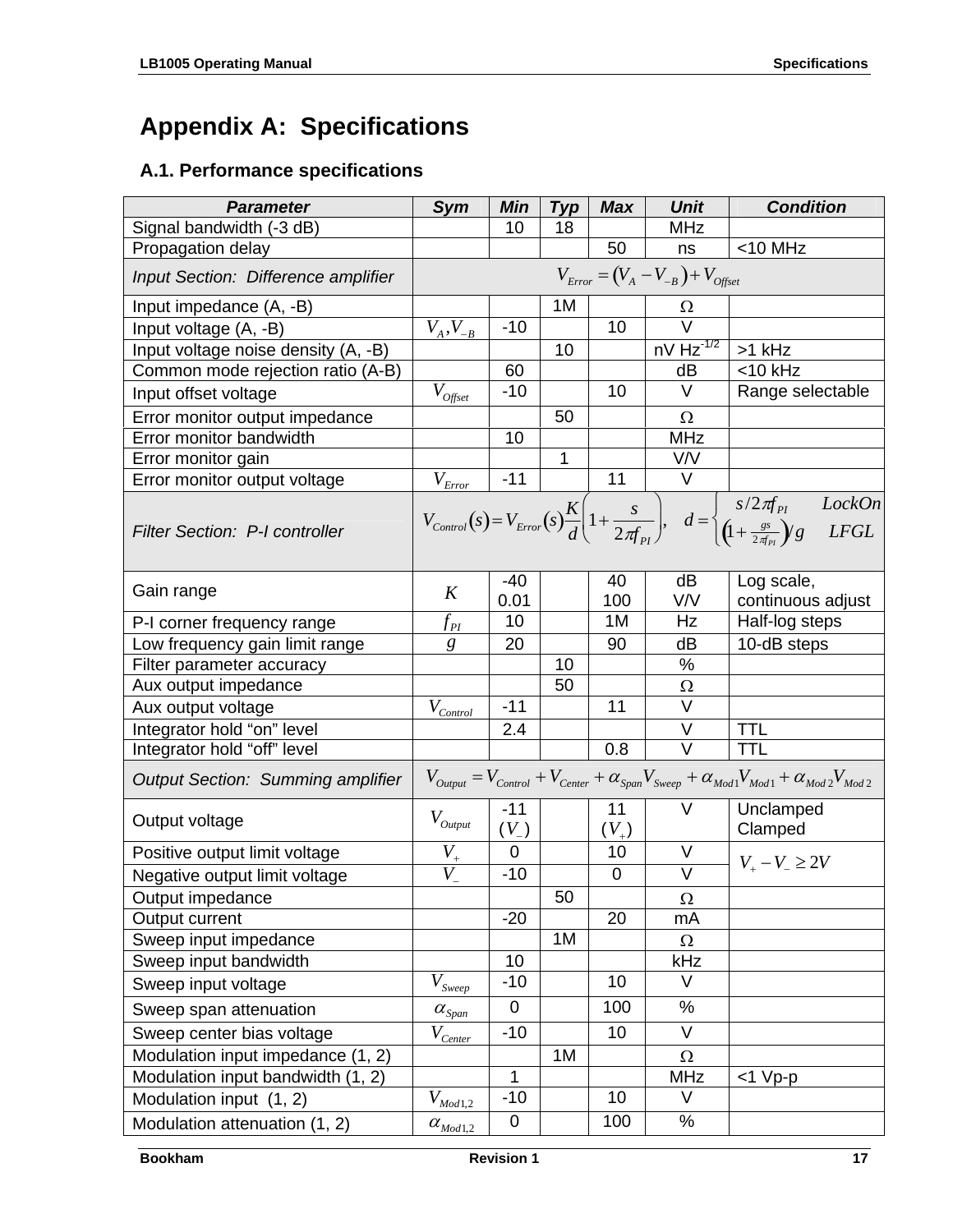### **A.2. Environmental Specifications**

| <b>Parameter</b>                   | <b>Min</b> | $T_V p$ | <b>Max</b> | <b>Unit</b>     | <b>Condition</b> |
|------------------------------------|------------|---------|------------|-----------------|------------------|
| Operating temperature              | 10         |         | 40         | $\rm ^{\circ}C$ |                  |
| Transportation/storage temperature | -40        |         | 80         | $\rm ^{\circ}C$ |                  |
| Maximum relative humidity          |            |         | 80         | $\%$            |                  |
| Maximum operating altitude         |            |         | 2000       | m               |                  |
| Instrument weight                  |            |         |            | kq              |                  |

#### **A.3. Electrical Specifications**

| <b>Parameter</b>              | <b>Classification</b>                                           |
|-------------------------------|-----------------------------------------------------------------|
| Use type                      | Indoor Use Only                                                 |
| Protection                    | Ordinary Protection (Not protected against ingress of moisture) |
| Equipment class               | Class I (Grounded Type)                                         |
| <b>Electrical rating</b>      | 100/120/220/230-240V~ 0.5/0.5/0.25/0.25A 50/60Hz                |
| Voltage tolerance             | $\pm$ 10% of nominal supply voltage                             |
| Fuse rating                   | 250V 0.5A T or 250V 0.25A T (Metric sizing only: 5mm x 20mm)    |
| Ambient pollution             | Pollution Degree 2                                              |
| <b>Transient overvoltages</b> | <b>Installation Category II</b>                                 |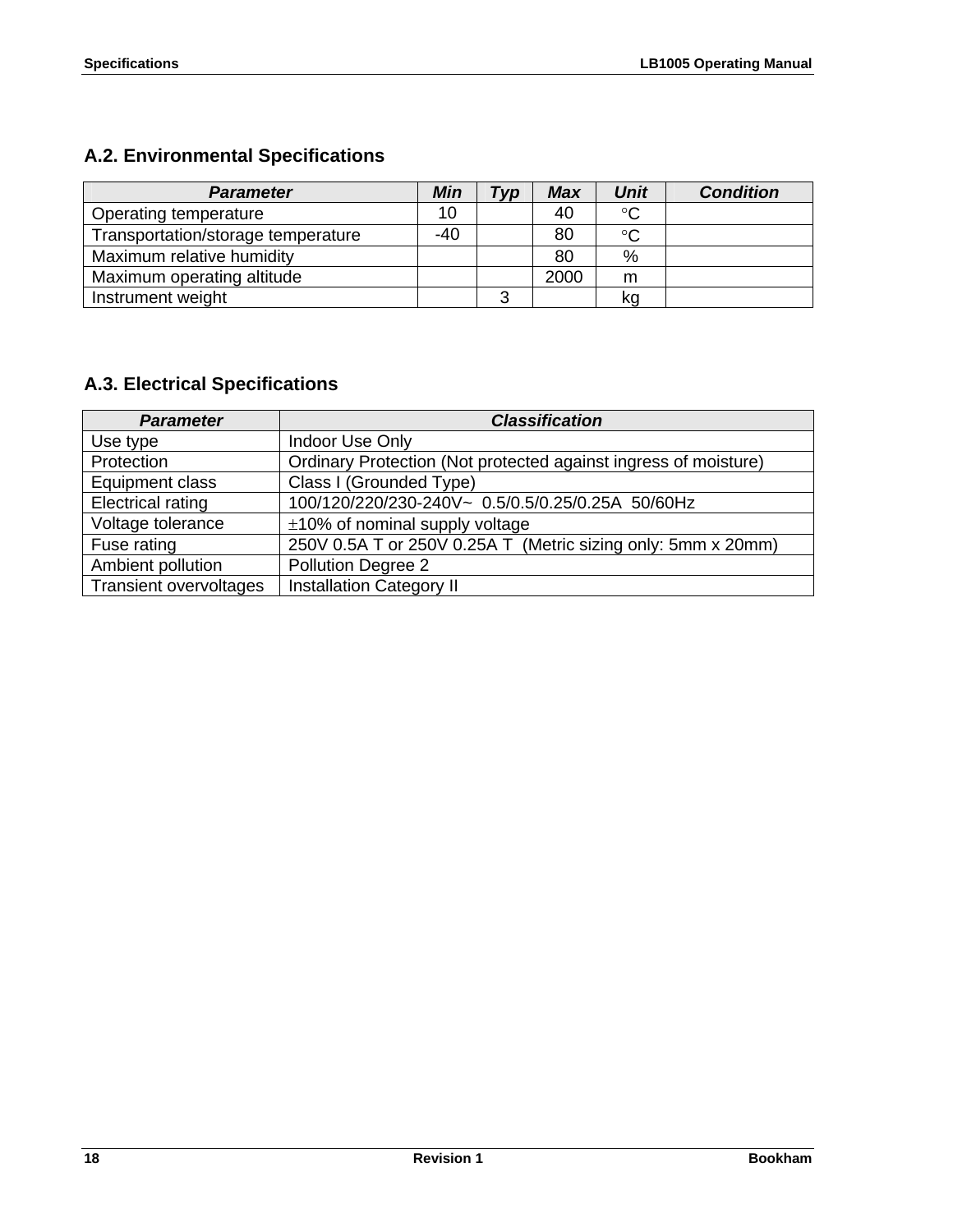# **Appendix B: Service & Maintenance**

The LB1005 is designed to be maintenance free. No user-serviceable parts are inside the unit. No further calibrations are necessary for the LB1005 to meet its accuracy specifications over the lifetime of the product. Opening the instrument case voids the warranty and exposes to user to hazardous voltages that are present inside the instrument case.

*Cleaning instructions:* Instrument case can be safely cleaned with slightly moistened cloth soaked in water or isopropyl alcohol.

For service or repairs:

- 1. Telephone or email New Focus customer service department at (+1) (408) 919-2740 or techsupport@newfocus.com, which will determine if the equipment requires service, repair, calibration, or replacement. Factory office hours are 9:00 am-5:00 pm PT.
- 2. If the unit must be returned to Bookham, ask for a Return Merchandise Authorization (RMA) from customer service. **Never send any unit back to Bookham without a Return Merchandise Authorization (RMA).**
- 3. Return the unit, postage prepaid, to Bookham. Do not forget to write the RMA on the shipping label. Bookham will refuse and return any package that does not bear an RMA.
- 4. Pack the unit in its original shipping material (if possible) with at least 1 inch of compressible packing material. Be sure to include an ownership tag and a description fully detailing the defect and the conditions under which it was observed.
- 5. After repair, the equipment will be returned with a repair report. If the equipment was within specifications, a test set-up fee will be charged to the customer. If the equipment is not under warranty, the customer will be invoiced for the cost appearing on the repair report.
- 6. Bookham is responsible for shipping the unit back to the customer if the unit is under warranty. **Shipping damage is not covered by this warranty,** and shipping insurance, which Bookham recommends, is at the customer's expense.